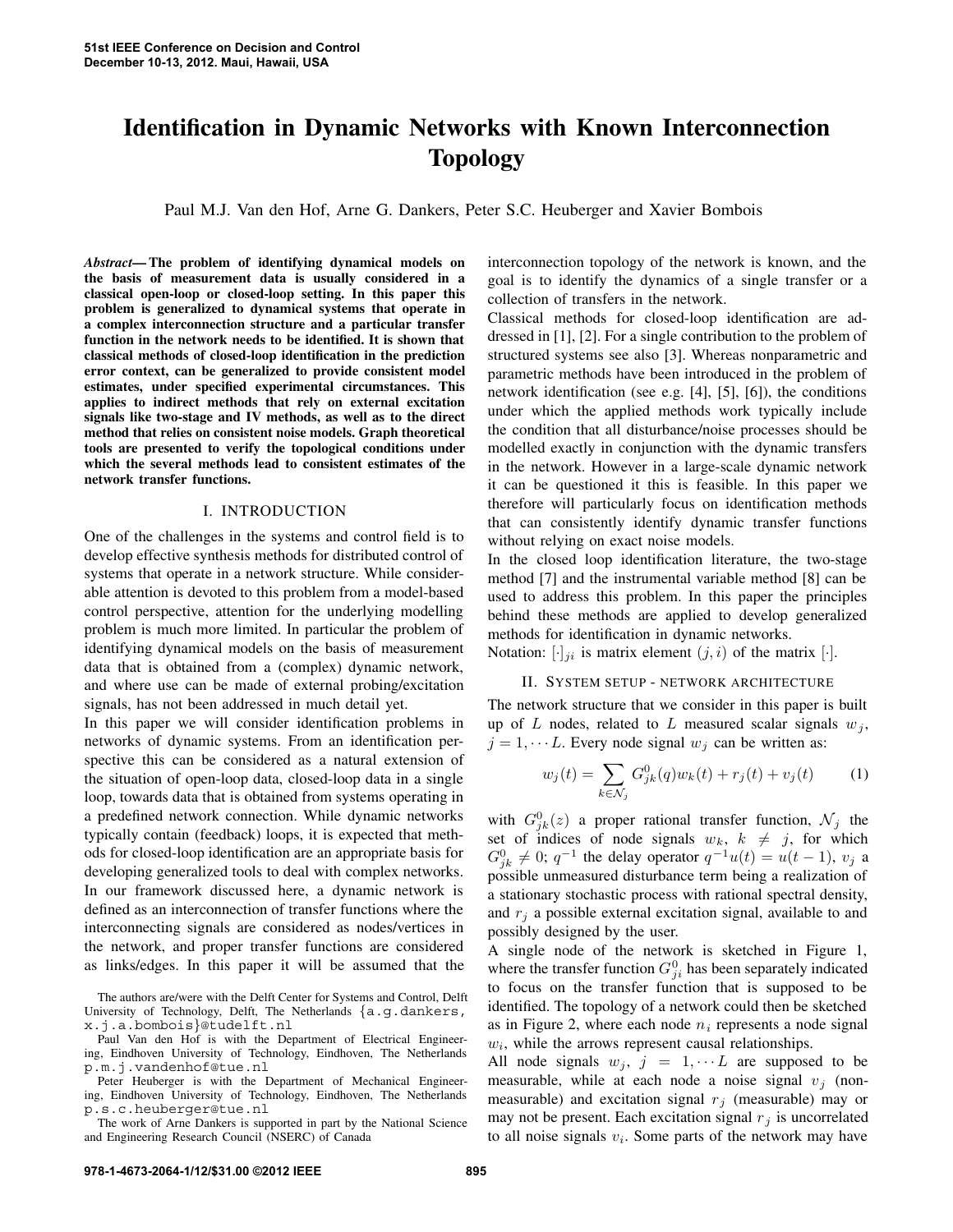

Fig. 1. Single node in a network structure.



Fig. 2. A dynamic network in the node-and-link style representation of a directed graph. Each node  $n_i$  represents a signal  $w_i$ , while the arrows (edges) represent causal (transfer function) relationships.

dynamics that are known a priori. This is e.g. the case in a classical closed-loop system with a known controller.

The problem that will be addressed in this paper is: specify conditions under which the transfer function  $G_{ji}^0$  can be estimated consistently. For this purpose we specify the next general assumptions on the considered network.

*Assumption 1:* We consider a dynamic network of which one node is depicted in Figure 1, with the additional properties that

- a. The network is stable, in the sense that all node signals  $w_k$ ,  $k = 1, \dots L$  are bounded, provided that all excitation signals  $r_i$  are bounded;
- b. The vector noise process  $v := (v_1, \dots, v_L)^T$  has a positive semi-definite spectral density,  $\Phi_{\rm v}(\omega) \geq 0$ , not necessarily diagonal.

c. All transfer functions in the network are proper.  $\Box$ This formulated identification problem will be addressed by analyzing different identification approaches, each of them being closely related to classical prediction error methods for closed-loop identification.

The approaches can be indicated as follows:

- 1) Indirect identification through external excitation with reference signals  $r$ ;
- 2) Indirect identification through reconstructible noise signals  $v$ ;
- 3) Direct identification through noise and external excitation, requiring noise modelling; this method requires modelling of all  $G_{jk}$  simultaneously;

The first two methods are based on the two-stage method and IV method of closed-loop identification, [7], [8]. The latter method is a natural generalization of the direct method of closed-loop identification [9].

In general each of the several methods will be able to identify a particular subset of the network, dependent on the network

topology, the presence of noise and excitation signals, and the presence of a priori known transfers. This will be analyzed in the rest of this paper.

## III. BACKGROUND INFORMATION

In this section we will specify the notation that will be used for characterizing the topological structure of the network and some useful results from graph theory and signal theory will be briefly presented.

## *A. Network topology and graph theory*

First of all the topology of the network is characterized by a directed graph that indicates the locations and directions of causal transfers within the network. The topology is represented in the adjacency matrix  $A \in \mathbb{R}^{L \times L}$ , defined according to:

$$
A(j, i) = 0
$$
 if  $G_{ji}^0(q) \equiv 0$ ;  

$$
A(j, i) = 1
$$
 elsewhere.

The adjacency matrix characterizes the presence of links (direct causal transfers) in the mapping between node signals. Because of the structures that we consider here (1) it follows that  $A(i, i) = 0, i = 1, \dots L$ .

One lemma from graph theory will be very useful [10]:

*Lemma 1:* Consider a directed graph with adjacency matrix A. Then for  $k \geq 1$ ,  $[A^k]_{ji}$  indicates the number of different path connections of length  $k$  from node  $i$  to node  $j$ . We will further consider the following sets:

- $V$  denotes the set of indices of node signals to which additive noise sources  $v$  are directly connected.
- $R$  denotes the set of indices of node signals to which external excitation signals  $r$  are directly connected.
- $K_j$  denotes the set of indices of node signals  $w_k$ ,  $k \in$  $\mathcal{N}_j$  where the dynamics  $G_{jk}$  are known.
- Let  $\mathcal{U}_j^i$  denote the set of indices of node signals  $w_k$ ,  $k \in \mathcal{N}_j, k \neq i$  where the dynamics  $G_{jk}$  are unknown.

Note that  $\mathcal{N}_j = i \cup \mathcal{K}_j \cup \mathcal{U}_j^i$ . Attention will be focussed on identification of the transfer  $G_{ji}^0$ .

#### *B. Projection of signals - two-stage philosophy*

Finally we add a tool from signal theory that will appear to be very helpful for compactly indicating projection operations on signals. Let  $r$  and  $w$  be quasi-stationary signals ([9]) in a linear dynamic network such that

$$
R_{wr}(k) := \bar{\mathbb{E}}w(t)r(t-k) = 0 \text{ for } k < 0,
$$

with  $\overline{E}$  :=  $\lim_{N \to \infty} \frac{1}{N} \sum_{t=0}^{N-1} \mathbb{E}$  and  $\mathbb{E}$  the expectation operator. Then there exists a proper transfer function  $F_{wr}^0$ such that

$$
w(t) = F_{wr}^0(q)r(t) + z(t)
$$

with  $z$  uncorrelated to  $r$ , and leading to a decomposition

$$
w(t) = w^{(r)}(t) + w^{(\perp r)}(t)
$$

with  $w^{(\perp r)}(t) = z(t)$ . If r and w are available from measurements then  $F_{wr}^{0}(q)$  can be consistently estimated from data, provided that the signal  $r$  is persistently exciting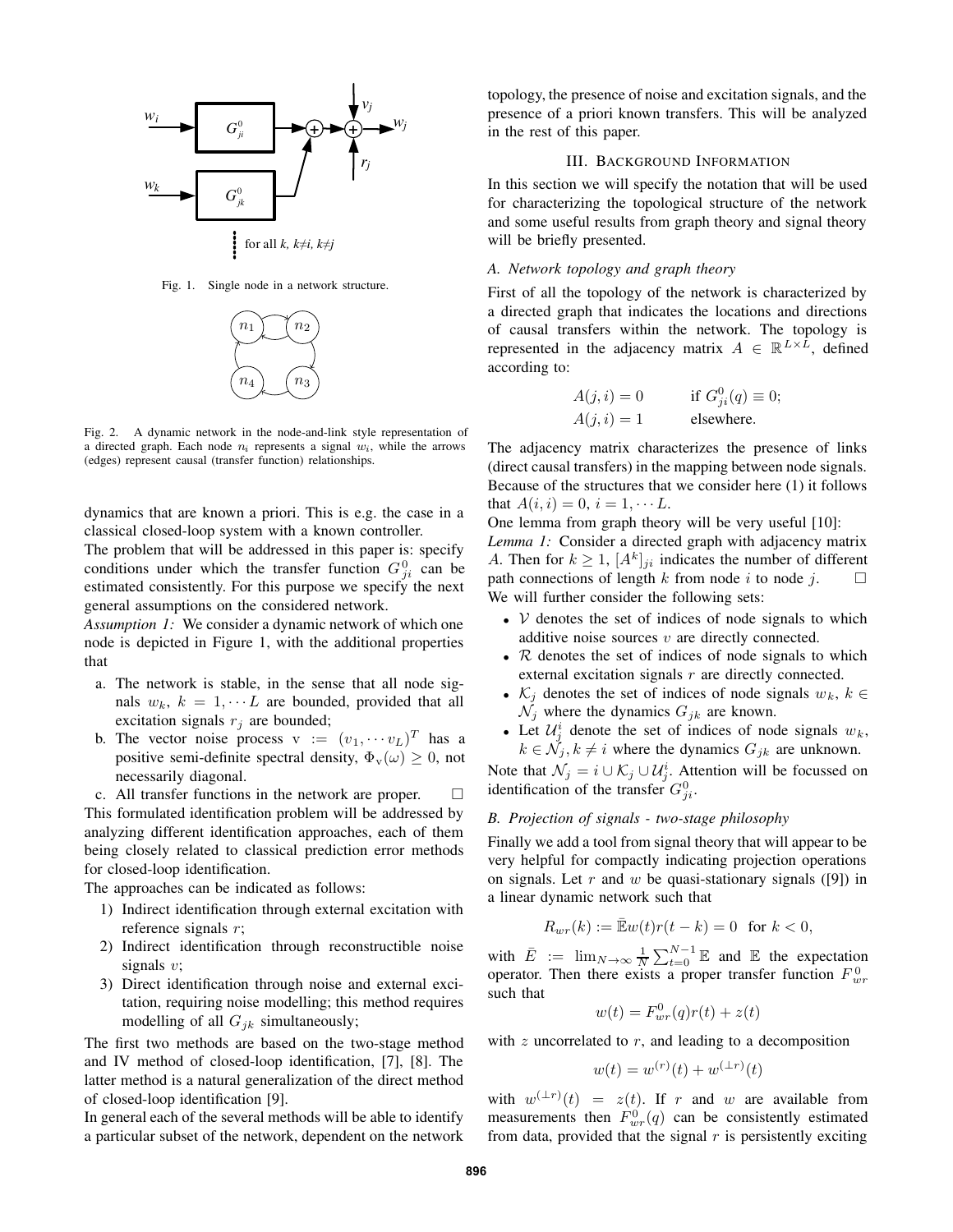of a sufficiently high order. This consistent estimation can be done without the necessity to model the noise dynamics of z, namely by either following a two-stage approach ([7]) or an instrumental variable (IV) approach ([8]). Subsequently the projection

$$
\hat{w}^{(r)}(t) := \hat{F}_{wr}(q)r(t)
$$

can be calculated, with  $F_{wr}(q)$  the estimated transfer. This estimate then can serve as an accurate estimate of  $w^{(r)}(t)$ . Note that  $w^{(r)}$  is the projection of signal w onto the space of (causally) time-shifted versions of  $r$ .

# IV. INDIRECT IDENTIFICATION WITH EXTERNAL EXCITATION  $r$

## *A. Basic result - consistent identification*

Suppose that there is one external excitation signal  $r<sub>m</sub>$ present somewhere in the network, that provides excitation for the node signal  $w_i$  that is an input to the transfer function  $G_{ji}^0$ . Then a reasoning that is similar to the classical two-stage method of closed-loop identification [7] leads to a method that is capable of identifying  $G_{ii}$  consistently without the necessity of consistently identifying noise models. The situation is illustrated in Figure 3. The principle identification approach is as follows (in main lines): *Algorithm 1:*

- 1) On the basis of measured signals  $r_m$  and  $w_i$ , determine  $w_i^{(r_m)}$ , i.e. the component of  $w_i$  that is correlated to  $r_m$  (see section III-B);
- 2) Construct the signal  $\tilde{w}_j(t) = w_j(t) - \sum_{k \in \mathcal{K}_j} G_{jk}^0(q) w_k(t),$ i.e. correct  $w_j$  with all known terms;
- 3) Identify the transfer  $G_{ji}^0$  on the basis of a predictor model with prediction error

$$
\varepsilon_j(t,\theta) = K_j(q)^{-1} [\tilde{w}_j(t) - G_{ji}(q,\theta) w_i^{(r_m)}(t)]
$$

using measured signals  $\tilde{w}_j$  and  $w_i^{(r_m)}$ , and by minimizing the (quadratic) prediction error criterion  $V_N(\theta)$  =  $\frac{1}{N} \sum_{t=1}^{N} \varepsilon_j(t,\theta)^2$ ; K is a fixed or independently parametrized noise model, and the parametrized model  $G_{ii}(q, \theta)$  is chosen flexible enough so as to contain the true transfer  $G_{ji}^0(q)$ , see [9].

Under the described conditions, the following result can be obtained:



Fig. 3. Single node in a network structure, where the input  $w_i$  is excited through an external excitation signal  $r_m$ .

*Proposition 1:* Consider a dynamic network that satisfies Assumption 1. Then the transfer function  $G_{ji}^0$  can be consistently estimated with algorithm 1 if the following conditions 1)-3) are satisfied:

- 1) There exists a node signal  $w<sub>m</sub>$  that contains an additive external reference signal  $r<sub>m</sub>$  that is uncorrelated to all noise signals  $v_k, k \in \mathcal{U}_j^i$  and  $v_j$ , and persistently exciting of a sufficiently high order.
- 2) The node signal  $w_i$  is correlated to  $r_m$ ;
- 3) All node signals  $w_k$ ,  $k \in \mathcal{U}_j^i$ ,  $k \neq i$ , are uncorrelated to  $r_m$ .

**Proof** Note that we can write

$$
w_j(t) = G_{ji}^0(q)w_i(t) + \sum_{k \in \mathcal{K}_j} G_{jk}^0(q)w_k(t)
$$
  
+ 
$$
\sum_{k \in \mathcal{U}_j^i} G_{jk}^0(q)w_k(t) + r_j(t) + v_j(t)
$$
  
= 
$$
G_{ji}^0(q)w_i(t) + p_j(t) + s_j(t) + v_j(t)
$$

where  $p_j$  reflects the contributions of all signals  $G_{jk}^0(q)w_k$ that are known because of the fact that the dynamics  $G_{ik}$ is known, as well as  $r_i(t)$ ; and  $s_i(t)$  similarly reflects the contributions of all signals  $G_{jk}^0(q)w_k$  that are unknown, because the dynamics  $G_{jk}^0$  is unknown. Subsequently we write

$$
\mathcal{L}^{\text{S}}(\mathcal{L}^{\text{S}}(\mathcal{L}^{\text{S}}))
$$

$$
w_j(t) - p_j(t) = G_{ji}^0(q)w_i(t) + s_j(t) + v_j(t)
$$

with the left hand side being a known signal.

Conditions 1) and 2) guarantee that  $w_i$  can be decomposed as  $w_i = w_i^{(r_m)} + w_i^{(\perp \bar{r}_m)}$ . Then,

$$
w_j(t) - p_j(t) = G_{ji}^0(q)[w_i^{(r_m)}(t) + w_i^{(\perp r_m)}] + s_j(t) + v_j(t).
$$

Conditions 3) and 1) guarantee that the signal  $s_j$  is uncorrelated to  $r_m$ . And by condition 1) the noise  $v_j$  is uncorrelated to  $r_m$ , while  $w_i^{(\perp r_m)}$  is uncorrelated to  $r_m$  by construction. Then as a result a prediction error identification on the basis of input  $w_i^{(r_m)}$  and output  $w_j - p_j$  will provide a consistent estimate of  $G_{ji}^0$ , provided that the correlation between  $r_m$ and  $w_i$  is sufficiently "rich".  $\Box$  $\Box$ 

Note that as an alternative for the two-stage algorithm, also an IV estimator could have been used, using  $r_m$  as instrument,  $w_i$  as input and  $w_j - p_i$  as output, leading to the same consistency result, [8].

#### *B. Algorithm for verification of conditions*

Next question is whether in a particular network topology, the conditions as formulated in Proposition 1 are satisfied for consistent identification of the transfer function  $G_{ji}^0$ . This question can be treated by an algorithm based on the graph of the network. Recall that  $A$  is the adjacency matrix of the network.

*Algorithm 2:*

- 1) Detect excitation signal:
	- For every index  $m \in \mathcal{R}$ :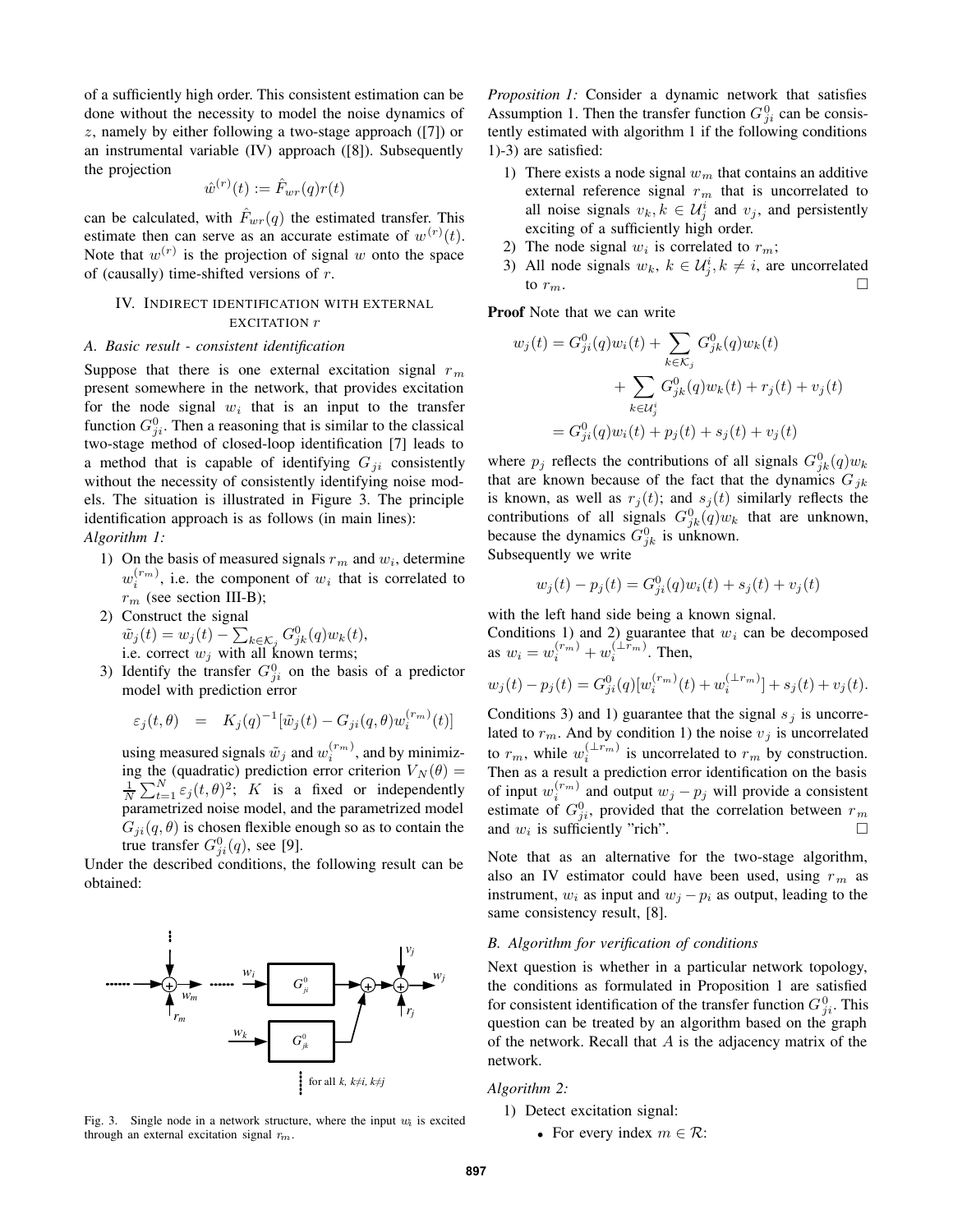- 2) Check if there exists a directed path from the reference signal input  $(m \rightarrow i)$ :
	- Evaluate element  $(i, m)$  of  $A^{\ell}$  for  $\ell = 1, \cdots L-1$ ;
	- If for any considered power  $\ell$  this element is nonzero then the condition is satisfied, and reference signal  $r<sub>m</sub>$  qualifies as an excitation source that excites the input  $w_i$ .
- 3) Verify condition (3) on the node  $j$ :
	- Evaluate  $A^{\ell}$  for  $\ell = 1, \cdots L 1;$
	- For all  $k \in \mathcal{U}_j^i$ ,  $k \neq i$ , check whether the entries  $(k, m)$  of  $A^{\ell}$  are zero for all powers  $\ell$ .

#### *C. Algorithm for identification*

In section IV-A an identification algorithm is sketched for the situation that one single external excitation signal  $r_m$ is present in the network. This situation is the basis for the consistency condition of the resulting estimate of  $G_{ji}^0$ . However if our aim is not only consistency but also to reduce the estimator variance, as well as to handle the situation of possibly more than one excitation signals that satisfy the conditions, as formulated in Proposition 1, then the identification algorithm needs to be reconsidered.

Suppose that for input node  $i$  the node numbers of external excitation signals  $r$  that are correlated to  $w_i$  are collected in the set  $\mathcal{R}_i$ . The identification algorithm as sketched in section IV-A can then be adapted as follows:

#### *Algorithm 3:*

1) For each  $m \in \mathcal{R}_i$  construct the prediction error:

$$
\varepsilon_m(t,\theta) = H(q)^{-1}[w_i(t) - p_{i,m}(t) - F_{ir_m}(q,\theta_m)r_m(t)],
$$

with  $p_{i,m}(t)$  =  $\sum_{k \in \mathcal{K}_i} G_{ik}(q) w_k^{(\perp r_m)},$   $H(q)$  a fixed noise model, and estimate the parameter  $\theta_{N,m}$ with a quadratic prediction error criterion:  $\hat{\theta}_{N,m} =$  $\arg \min \frac{1}{N} \sum_{t=1}^{N} \varepsilon_m(t, \theta_m)^2$ .

- 2) Simulate the noise free inputs:  $w_i^{(r)} = \sum_{m \in \mathcal{R}_i} F_{ir_m}(q, \hat{\theta}_{N,m}) r_m.$
- 3) Identify the transfer function from  $w_i^{(r)}$  to  $w_j$ , through LS minimization of the prediction error

$$
\varepsilon_j(t,\theta) = K_j(q)^{-1}[w_j(t) - G_{ji}(q,\theta)w_i^{(r)}(t) + \newline - \sum_{k \in \mathcal{K}_j} G_{jk}(q)w_k(t)],
$$

with  $K_j(q)$  a fixed noise model. *Comment 1:* When writing

$$
w_j = G_{ji}^0 w_i + v_j + \sum_{k \in \mathcal{K}_j} G_{jk}^0 w_k + \sum_{k \in \mathcal{U}_j^i} G_{jk}^0 w_k^{(\perp r)}
$$

it follows that

$$
\varepsilon_j(t,\theta) = K_j(q)^{-1} \left[ [G_{ji}^0 - G_{ji}(q,\theta)] w_i^{(r)}(t) + v_j(t) + G_{ji}^0 w_i^{(1-r)}(t) + \sum_{k \in \mathcal{U}_j^i} G_{jk}^0 w_k^{(1-r)}(t) \right],
$$

where use is made of condition 3 of Proposition 1, that requires that all inputs to unknown transfers  $G_{jk}^0$ ,  $k \neq i$ ,

are uncorrelated to  $r_m$ . For consistent estimation of  $G_{ji}^0$  it suffices that the latter three terms on the right hand side of the equation are uncorrelated to  $r$ . For reducing the variance of the estimate additional tools may be applied, such as e.g. estimating the unknown transfers  $G_{jk}^0$ ,  $k \in \mathcal{U}_j^i$ simultaneously with  $G_{ji}^0$ .

*Example 1:* An example of a dynamic network is depicted in Figure 4. When applying the conditions of Proposition 1 it appears that the blue-colored transfers,  $G_{32}$ ,  $G_{54}$ ,  $G_{15}$ and  $G_{45}$  can be consistently identified with the two-stage approach presented in this section. These four transfers satisfy the conditions that their inputs are correlated to  $r$ , while their outputs are not disturbed by unknown terms that are correlated with r.



Fig. 4. Dynamic network with 5 node signals, of which 4 (blue-colored) transfer functions can be consistently identified with the two-stage method presented in section IV.

Note that the transfers  $G_{21}$  and  $G_{23}$  do not satisfy the conditions of the Proposition because there are unknown contributions to  $w_2$  that are correlated to  $r_m$ . However if we extend the Proposition to also allow simultaneous identification of different transfers, i.e. estimating  $G_{21}$  and  $G_{23}$  in a multi-input single-output model, then also these transfers could be identified consistently provided appropriate excitation conditions are satisfied; e.g. this may require more than one external excitation signal.

## V. INDIRECT IDENTIFICATION WITH RECONSTRUCTIBLE NOISE SIGNAL  $v$

#### *A. Basic result - consistent identification*

A second identification approach for consistently identifying the transfer  $G_{ji}^0$  is obtained when there is one noise signal  $v_m$ present somewhere in the network, that can be reconstructed on the basis of measured signals and known transfers, and that provides excitation for the node signal  $w_i$  that is an input to the transfer function  $G_{ji}^0$ . Then a reasoning that is closely related to the classical two-stage method of closedloop identification [7] leads to a method that is capable of identifying  $G_{ji}^0$  consistently without the necessity of consistently identifying noise models. The principle approach is as follows (in main lines):

#### *Algorithm 4:*

• Suppose that there is a node  $m$  in the network for which holds that every transfer  $G_{mk}^0$ ,  $k \in \mathcal{N}_m$  is known. Then  $x_m := \sum_{k \in \mathcal{N}_j} G_{mk}^0(q) w_k$  is known, and  $v_m = w_m -$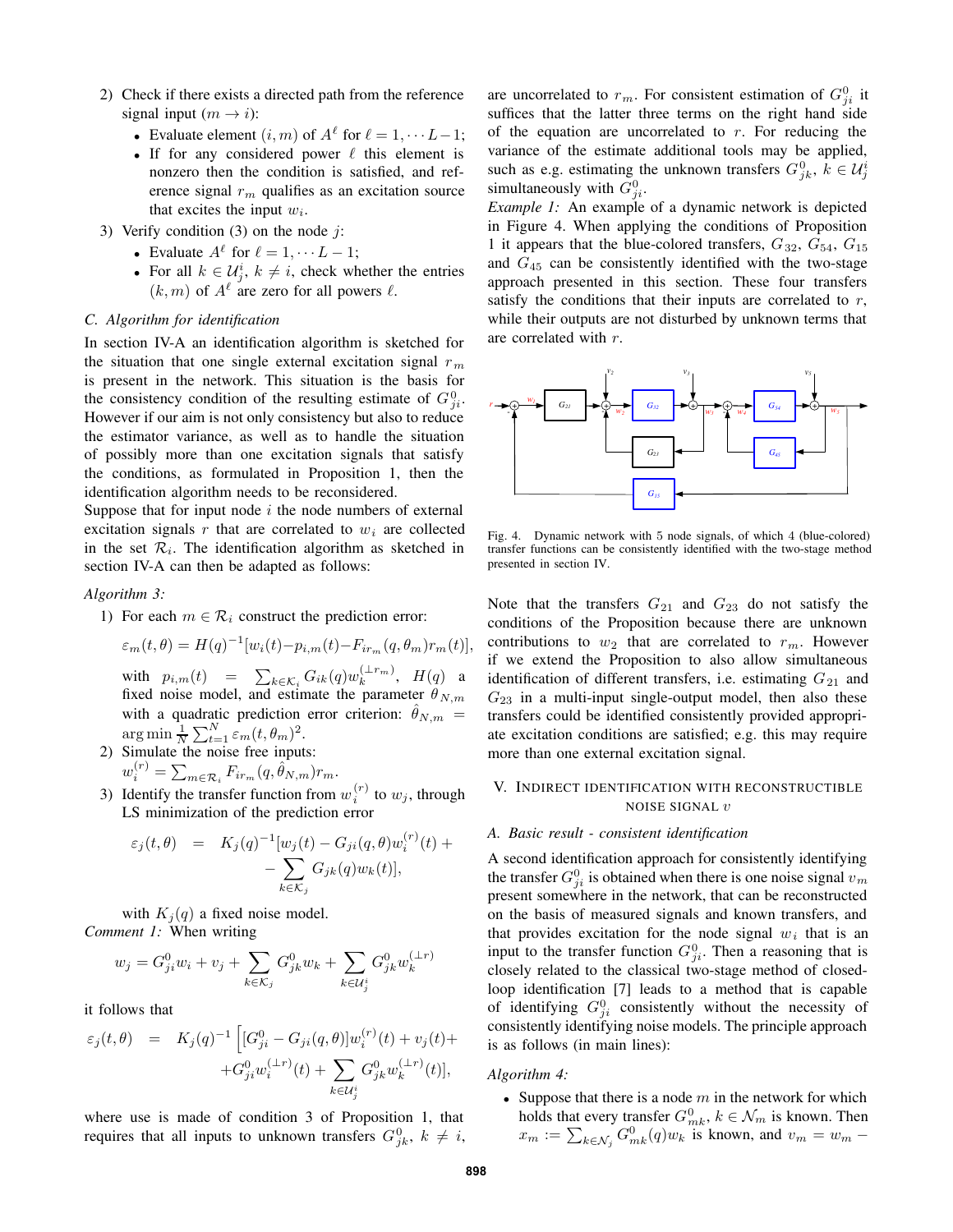

Fig. 5. Single node in a network structure, where the input  $w_i$  is excited through a reconstructed noise signal  $v_m$ .

 $x_m$  can be reconstructed.

If  $w_i$  is correlated to  $v_m$  then one can construct  $w_i^{(v_m)}$ .

• In the second step, the transfer from  $w_i^{(v_m)}$  to  $w_j$  is identified using the prediction error

$$
\varepsilon(t,\theta) = K(q)^{-1}[w_j(t) - G_{ji}(q,\theta)w_i^{(v_m)}(t) + \newline - \sum_{k \in \mathcal{K}_j} G_{jk}(q)w_k(t)],
$$

similar to the situation in the previous section, where we have replaced the external excitation signal  $r_m$  by a reconstructible noise signal  $v_m$ .

On the basis of the reasoning above, the following result can be formulated:

*Proposition 2:* Consider a dynamic network that satisfies Assumption 1. Then the transfer function  $G_{ji}^0$  can be consistently estimated through Algorithm 4 if the following conditions (1)-(3) are satisfied:

- 1) There exists a node  $w_m$ , that satisfies the property that
	- $w_m v_m$  is known,
	- noise source  $v_m$  has a variance  $> 0$ , and is uncorrelated to  $v_j$  if this latter signal is present.
- 2) The node signal  $w_i$  is correlated to  $v_m$ ;
- 3) All node signals  $w_k$ ,  $k \in \mathcal{U}_j^i$ ,  $k \neq i$ , are uncorrelated to  $v_m$ .

#### **Proof**

Consider the noise signal  $v_m = w_m - x_m$  with  $x_m :=$  $\sum_{k} G^{0}_{mk}(q)w_k$ . Since by condition 1 the signal  $x_m$  is known, it follows that  $v_m$  can be reconstructed. And since by condition 2  $w_i$  is correlated to  $v_m$  we can construct  $w_i^{(v_m)}$ . One can then write

$$
w_i = w_i^{(v_m)} + w_i^{(\perp v_m)} \quad (2)
$$

$$
w_j - r_j - \sum_{k \in \mathcal{K}_j} G_{jk}^0(q) w_k = G_{ji}^0 w_i^{(v_m)} + \eta_j \qquad (3)
$$

where the left hand side represents a known signal, and by condition 3  $\eta_j$  is uncorrelated to  $v_m$ .

This situation mimics the situation of the classical two-stage method for closed-loop identification, where based on (3) it follows that consistent identification of  $G_{ji}^0$  is possible.  $\Box$ .

## *B. Algorithm for verification of conditions*

The conditions of Proposition 2 can be verified by evaluating the topological properties of the network represented in its graph, and in the graph theoretical tools. Since topological conditions can not verify whether different noise sources are correlated, we add the assumption here that all noise sources are uncorrelated, i.e. that  $\Phi_{\rm v}(\omega)$  is diagonal.

## *Algorithm 5:*

- 1) Detect reconstructible noise signals:
	- For every index  $m \in V$ : check if  $\mathcal{K}_m = \mathcal{N}_m$ . If so,  $v_m$  qualifies as a reconstructible noise signal.
- 2) Check if there exists a directed path from the reference signal input  $(m \rightarrow i)$ :
	- Evaluate element  $(i, m)$  of  $A^{\ell}$  for  $\ell = 1, \cdots L-1$ ;
	- If for any considered power  $\ell$  this element is nonzero then the condition is satisfied, and the noise signal  $v_m$  qualifies as an excitation source that excites the input  $w_i$ .
- 3) Verify condition (3) on the node  $j$ :
	- Evaluate  $A^{\ell}$  for  $\ell = 1, \cdots L 1;$
	- For all  $k \in \mathcal{U}_j^i$ ,  $k \neq i$ , check whether the entries  $(k, m)$  of  $A^{\ell}$  are zero for all powers  $\ell$ .

## *C. Algorithm for identification*

Analogous to the situation in section IV, the situation can be handled of multiple noise signals that are reconstructible and that can serve as an excitation to the node input signal  $w_i$ , while additionally the variance of the estimated transfer function  $G_{ji}$  needs to be reduced.

Suppose that for input node  $i$  the node numbers  $m$  of noise signals  $v_m$  that can be reconstructed and that are correlated to  $w_i$  are collected in the set  $\mathcal{E}_i$ . The identification algorithm as sketched in section V-A can then be adapted in a way that is completely analogous to the algorithm provided in section IV-C, by replacing  $\mathcal{R}_i$  by  $\mathcal{E}_i$  and replacing signals  $r_m$  by  $v_m$ . Note that Comment 1 also applies to the this situation.

*Example 2:* If we consider the network example of Figure 4, it appears that both  $v_3$  and  $v_5$  qualify as a reconstructible noise signal, provided that the transfers  $G_{32}$  and  $G_{54}$  are known, e.g. through consistent identification via the method of section IV. However in the considered situation none of the remaining transfer functions satisfies the other condition of Proposition 2 that the outputs should not be disturbed by unknown terms that are correlated to the (reconstructible) noise source.

However if we remove the outer loop connection  $G_{15}$ , as depicted in Figure 6, then  $G_{23}$  can be identified consistently through reconstructible noise signal  $v_3$ . In Figure 6 this transfer is indicated in red.



Fig. 6. Dynamic network with 5 node signals, of which 1 (red-colored) transfer function can be consistently identified with the two-stage method presented in this section V based on reconstructed noise signals.